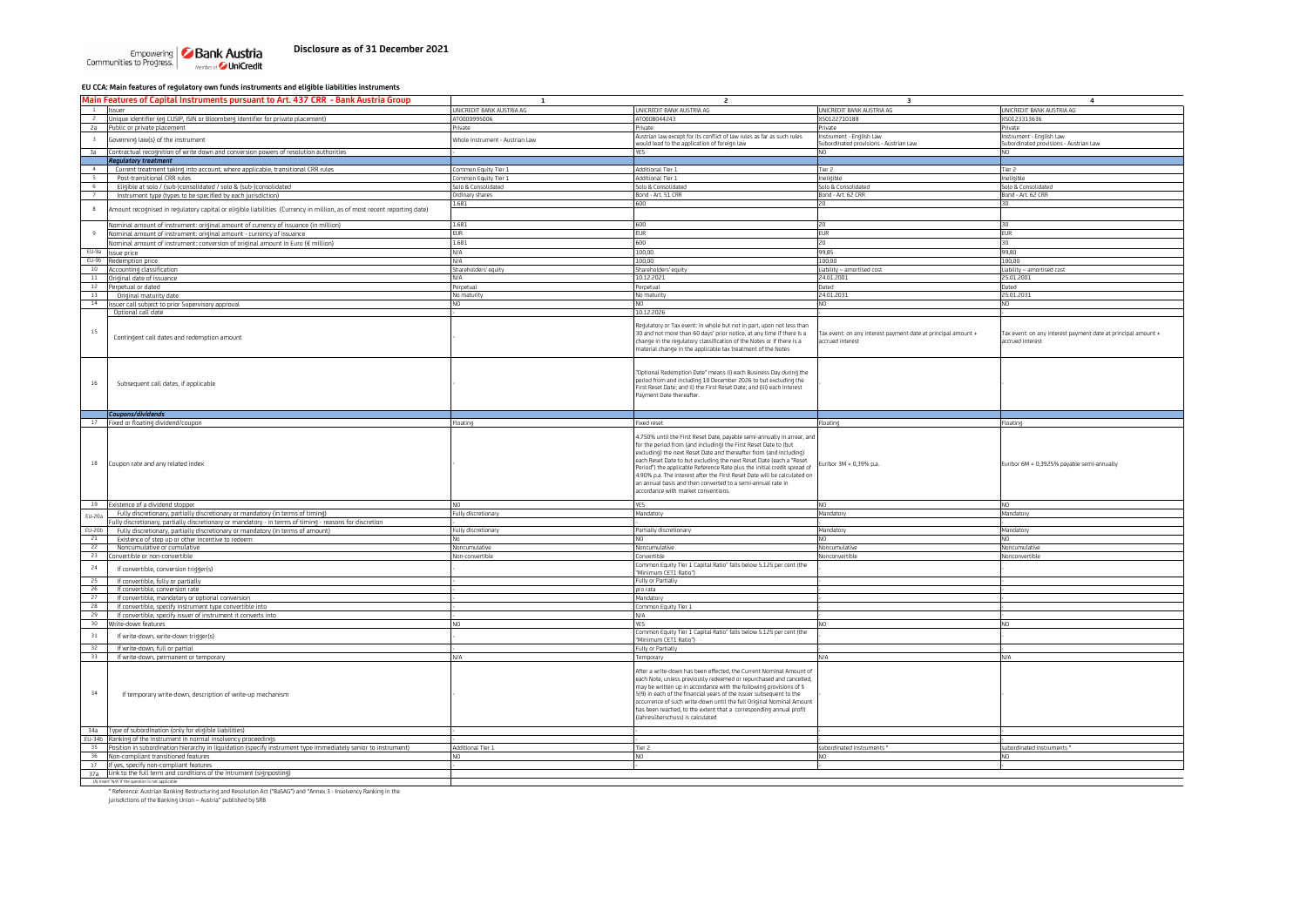# **Disclosure as of 31 December 2021**

Empowering **Bank Austria**<br>Communities to Progress.

#### **EU CCA: Main features of regulatory own funds instruments and eligible liabilities instruments**

| Main Features of Capital Instruments pursuant to Art. 437 CRR - Bank Austria Group                                           | 5                                                                  | 6                                                                  | $\overline{7}$                                                                                                                                                                                                    | 8                                                                 |
|------------------------------------------------------------------------------------------------------------------------------|--------------------------------------------------------------------|--------------------------------------------------------------------|-------------------------------------------------------------------------------------------------------------------------------------------------------------------------------------------------------------------|-------------------------------------------------------------------|
| 1 Issuer                                                                                                                     | UNICREDIT BANK AUSTRIA AG                                          | UNICREDIT BANK AUSTRIA AG                                          | UNICREDIT BANK AUSTRIA AG                                                                                                                                                                                         | UNICREDIT BANK AUSTRIA AG                                         |
| <sup>2</sup> Unique identifier (eg CUSIP, ISIN or Bloomberg identifier for private placement)                                | XS0123117292                                                       | XS0134061893                                                       | XS0136314415                                                                                                                                                                                                      | XS0137905153                                                      |
|                                                                                                                              | Private                                                            | Private                                                            | Private                                                                                                                                                                                                           |                                                                   |
| 2a Public or private placement                                                                                               |                                                                    |                                                                    |                                                                                                                                                                                                                   | Private                                                           |
| Governing law(s) of the instrument<br>$\overline{3}$                                                                         | Instrument - English Law<br>Subordinated provisions - Austrian Law | Instrument - English Law<br>Subordinated provisions - Austrian Law | Instrument - English Law<br>Subordinated provisions - Austrian Law                                                                                                                                                | nstrument - English Law<br>Subordinated provisions - Austrian Law |
|                                                                                                                              |                                                                    |                                                                    |                                                                                                                                                                                                                   |                                                                   |
| 3a Contractual recognition of write down and conversion powers of resolution authorities                                     | NO.                                                                | NO.                                                                | N <sub>O</sub>                                                                                                                                                                                                    | N <sub>O</sub>                                                    |
| <b>Regulatory treatment</b>                                                                                                  |                                                                    |                                                                    |                                                                                                                                                                                                                   |                                                                   |
| $\sim$<br>Current treatment taking into account, where applicable, transitional CRR rules                                    | Tier 2                                                             | Tier 2                                                             | Tier 2                                                                                                                                                                                                            | Tier 2                                                            |
| $\sim$<br>Post-transitional CRR rules                                                                                        | Ineligible                                                         | Ineligible                                                         | Ineligible                                                                                                                                                                                                        | Ineligible                                                        |
| Eligible at solo / (sub-)consolidated / solo & (sub-)consolidated<br>6                                                       | Solo & Consolidated                                                | Solo & Consolidated                                                | Solo & Consolidated                                                                                                                                                                                               | Solo & Consolidated                                               |
| Instrument type (types to be specified by each jurisdiction)<br>7                                                            | Bond - Art. 62 CRR                                                 | Bond - Art. 62 CRR                                                 | Bond - Art. 62 CRR                                                                                                                                                                                                | Notes - Art. 62 CRR                                               |
|                                                                                                                              | 46                                                                 | 55                                                                 | 35                                                                                                                                                                                                                | 12                                                                |
| 8<br>Amount recognised in regulatory capital or eligible liabilities (Currency in million, as of most recent reporting date) |                                                                    |                                                                    |                                                                                                                                                                                                                   |                                                                   |
|                                                                                                                              |                                                                    |                                                                    |                                                                                                                                                                                                                   |                                                                   |
| Nominal amount of instrument: original amount of currency of issuance (in million)                                           | 46                                                                 | 55                                                                 | 35                                                                                                                                                                                                                | 12                                                                |
| Nominal amount of instrument: original amount - currency of issuance                                                         | <b>EUR</b>                                                         | <b>EUR</b>                                                         | <b>EUR</b>                                                                                                                                                                                                        | <b>EUR</b>                                                        |
| Nominal amount of instrument: conversion of original amount in Euro (€ million)                                              | 46                                                                 | 55                                                                 | 35                                                                                                                                                                                                                | 12                                                                |
| EU-9a Issue price                                                                                                            | 99,28                                                              | 100,00                                                             | 99,32                                                                                                                                                                                                             | 99,25                                                             |
| EU-9b Redemption price                                                                                                       | 100.00                                                             | 100.00                                                             | 100,00                                                                                                                                                                                                            | 100.00                                                            |
| 10 Accounting classification                                                                                                 | Liability - amortised cost                                         | Liability - amortised cost                                         | Liability - amortised cost                                                                                                                                                                                        | Liability – amortised cost                                        |
| 11 Original date of issuance                                                                                                 | 25.01.2001                                                         | 20.08.2001                                                         | 01.10.2001                                                                                                                                                                                                        | 30.10.2001                                                        |
| $12$<br>Perpetual or dated                                                                                                   | Dated                                                              | Dated                                                              | Dated                                                                                                                                                                                                             | Dated                                                             |
| 13                                                                                                                           | 25.01.2031                                                         | 20.08.2033                                                         | 31.10.2031                                                                                                                                                                                                        | 30.10.2031                                                        |
| Original maturity date                                                                                                       | NO.                                                                | N <sub>0</sub>                                                     | NO.                                                                                                                                                                                                               |                                                                   |
| 14 Issuer call subject to prior Supervisory approval                                                                         |                                                                    |                                                                    |                                                                                                                                                                                                                   |                                                                   |
| Optional call date                                                                                                           |                                                                    |                                                                    |                                                                                                                                                                                                                   |                                                                   |
|                                                                                                                              |                                                                    |                                                                    |                                                                                                                                                                                                                   |                                                                   |
| 15                                                                                                                           |                                                                    |                                                                    | Tax event: on any interest payment date at principal amount + accrued Tax event: on any interest payment date at principal amount + accrued Tax event: on any interest payment date at principal amount + accrued |                                                                   |
| Contingent call dates and redemption amount                                                                                  | Tax event: at principal amount + accrued interest                  | interest                                                           | nterest                                                                                                                                                                                                           | terest                                                            |
|                                                                                                                              |                                                                    |                                                                    |                                                                                                                                                                                                                   |                                                                   |
|                                                                                                                              |                                                                    |                                                                    |                                                                                                                                                                                                                   |                                                                   |
|                                                                                                                              |                                                                    |                                                                    |                                                                                                                                                                                                                   |                                                                   |
|                                                                                                                              |                                                                    |                                                                    |                                                                                                                                                                                                                   |                                                                   |
| $16\,$                                                                                                                       |                                                                    |                                                                    |                                                                                                                                                                                                                   |                                                                   |
| Subsequent call dates, if applicable                                                                                         |                                                                    |                                                                    |                                                                                                                                                                                                                   |                                                                   |
|                                                                                                                              |                                                                    |                                                                    |                                                                                                                                                                                                                   |                                                                   |
|                                                                                                                              |                                                                    |                                                                    |                                                                                                                                                                                                                   |                                                                   |
| Coupons/dividends                                                                                                            |                                                                    |                                                                    |                                                                                                                                                                                                                   |                                                                   |
| 17 Fixed or floating dividend/coupon                                                                                         | Floating                                                           | Floating                                                           | Floating                                                                                                                                                                                                          | ixed                                                              |
|                                                                                                                              |                                                                    |                                                                    |                                                                                                                                                                                                                   |                                                                   |
|                                                                                                                              |                                                                    |                                                                    |                                                                                                                                                                                                                   |                                                                   |
|                                                                                                                              |                                                                    |                                                                    |                                                                                                                                                                                                                   |                                                                   |
|                                                                                                                              |                                                                    |                                                                    |                                                                                                                                                                                                                   |                                                                   |
|                                                                                                                              |                                                                    |                                                                    |                                                                                                                                                                                                                   |                                                                   |
| 18<br>Coupon rate and any related index                                                                                      | Euribor 3M + 0,35% payable quarterly                               | Euribor 3M + 0,52% payable quarterly                               | Euribor 3M + 0,49% payable quarterly                                                                                                                                                                              | 5,935% p.a                                                        |
|                                                                                                                              |                                                                    |                                                                    |                                                                                                                                                                                                                   |                                                                   |
|                                                                                                                              |                                                                    |                                                                    |                                                                                                                                                                                                                   |                                                                   |
|                                                                                                                              |                                                                    |                                                                    |                                                                                                                                                                                                                   |                                                                   |
|                                                                                                                              |                                                                    |                                                                    |                                                                                                                                                                                                                   |                                                                   |
| 19 Existence of a dividend stopper                                                                                           | NO.                                                                | N <sub>0</sub>                                                     | NO.                                                                                                                                                                                                               | N <sub>O</sub>                                                    |
| Fully discretionary, partially discretionary or mandatory (in terms of timing)<br>EU-20a                                     | Mandatory                                                          | Mandatory                                                          | Mandatory                                                                                                                                                                                                         | Mandatory                                                         |
| ully discretionary, partially discretionary or mandatory - in terms of timing - reasons for discretion                       |                                                                    |                                                                    |                                                                                                                                                                                                                   |                                                                   |
| EU-20b<br>Fully discretionary, partially discretionary or mandatory (in terms of amount)                                     | Mandatory                                                          | Mandatory                                                          | Mandatory                                                                                                                                                                                                         | Mandatory                                                         |
| Existence of step up or other incentive to redeem<br>21                                                                      | NΩ                                                                 | NO.                                                                | NO                                                                                                                                                                                                                |                                                                   |
| 22<br>Noncumulative or cumulative                                                                                            | Noncumulative                                                      | Noncumulative                                                      | Noncumulative                                                                                                                                                                                                     | Noncumulative                                                     |
| 23 Convertible or non-convertible                                                                                            | Nonconvertible                                                     | Nonconvertible                                                     | Nonconvertible                                                                                                                                                                                                    | Nonconvertible                                                    |
| 24<br>If convertible, conversion trigger(s)                                                                                  |                                                                    |                                                                    |                                                                                                                                                                                                                   |                                                                   |
|                                                                                                                              |                                                                    |                                                                    |                                                                                                                                                                                                                   |                                                                   |
| 25<br>If convertible, fully or partially                                                                                     |                                                                    |                                                                    |                                                                                                                                                                                                                   |                                                                   |
| 26<br>If convertible, conversion rate                                                                                        |                                                                    |                                                                    |                                                                                                                                                                                                                   |                                                                   |
| 27<br>If convertible, mandatory or optional conversion                                                                       |                                                                    |                                                                    |                                                                                                                                                                                                                   |                                                                   |
| 28<br>If convertible, specify instrument type convertible into                                                               |                                                                    |                                                                    |                                                                                                                                                                                                                   |                                                                   |
| 29<br>If convertible, specify issuer of instrument it converts into                                                          |                                                                    |                                                                    |                                                                                                                                                                                                                   |                                                                   |
| 30 <sub>o</sub><br>Write-down features                                                                                       | N <sub>O</sub>                                                     | N <sub>O</sub>                                                     | NO.                                                                                                                                                                                                               |                                                                   |
|                                                                                                                              |                                                                    |                                                                    |                                                                                                                                                                                                                   |                                                                   |
| 31<br>If write-down, write-down triqqer(s)                                                                                   |                                                                    |                                                                    |                                                                                                                                                                                                                   |                                                                   |
| 32<br>If write-down, full or partial                                                                                         |                                                                    |                                                                    |                                                                                                                                                                                                                   |                                                                   |
| 33<br>If write-down, permanent or temporary                                                                                  | N/A                                                                | N/A                                                                | N/A                                                                                                                                                                                                               | N/A                                                               |
|                                                                                                                              |                                                                    |                                                                    |                                                                                                                                                                                                                   |                                                                   |
|                                                                                                                              |                                                                    |                                                                    |                                                                                                                                                                                                                   |                                                                   |
|                                                                                                                              |                                                                    |                                                                    |                                                                                                                                                                                                                   |                                                                   |
|                                                                                                                              |                                                                    |                                                                    |                                                                                                                                                                                                                   |                                                                   |
| 34<br>If temporary write-down, description of write-up mechanism                                                             |                                                                    |                                                                    |                                                                                                                                                                                                                   |                                                                   |
|                                                                                                                              |                                                                    |                                                                    |                                                                                                                                                                                                                   |                                                                   |
|                                                                                                                              |                                                                    |                                                                    |                                                                                                                                                                                                                   |                                                                   |
|                                                                                                                              |                                                                    |                                                                    |                                                                                                                                                                                                                   |                                                                   |
| 34a Type of subordination (only for eligible liabilities)                                                                    |                                                                    |                                                                    |                                                                                                                                                                                                                   |                                                                   |
|                                                                                                                              |                                                                    |                                                                    |                                                                                                                                                                                                                   |                                                                   |
| EU-34b Ranking of the instrument in normal insolvency proceedings                                                            |                                                                    |                                                                    |                                                                                                                                                                                                                   |                                                                   |
| 35 Position in subordination hierarchy in liquidation (specify instrument type immediately senior to instrument)             | subordinated instruments *                                         | subordinated instruments *                                         | subordinated instruments *                                                                                                                                                                                        | subordinated instruments *                                        |
| 36 Non-compliant transitioned features                                                                                       | NO.                                                                | NO.                                                                | NO.                                                                                                                                                                                                               |                                                                   |
| 37 If yes, specify non-compliant features                                                                                    |                                                                    |                                                                    |                                                                                                                                                                                                                   |                                                                   |
| 37a Link to the full term and conditions of the intrument (signposting)                                                      |                                                                    |                                                                    |                                                                                                                                                                                                                   |                                                                   |
| (A) Insert 'N/A' if the question is not applicable                                                                           |                                                                    |                                                                    |                                                                                                                                                                                                                   |                                                                   |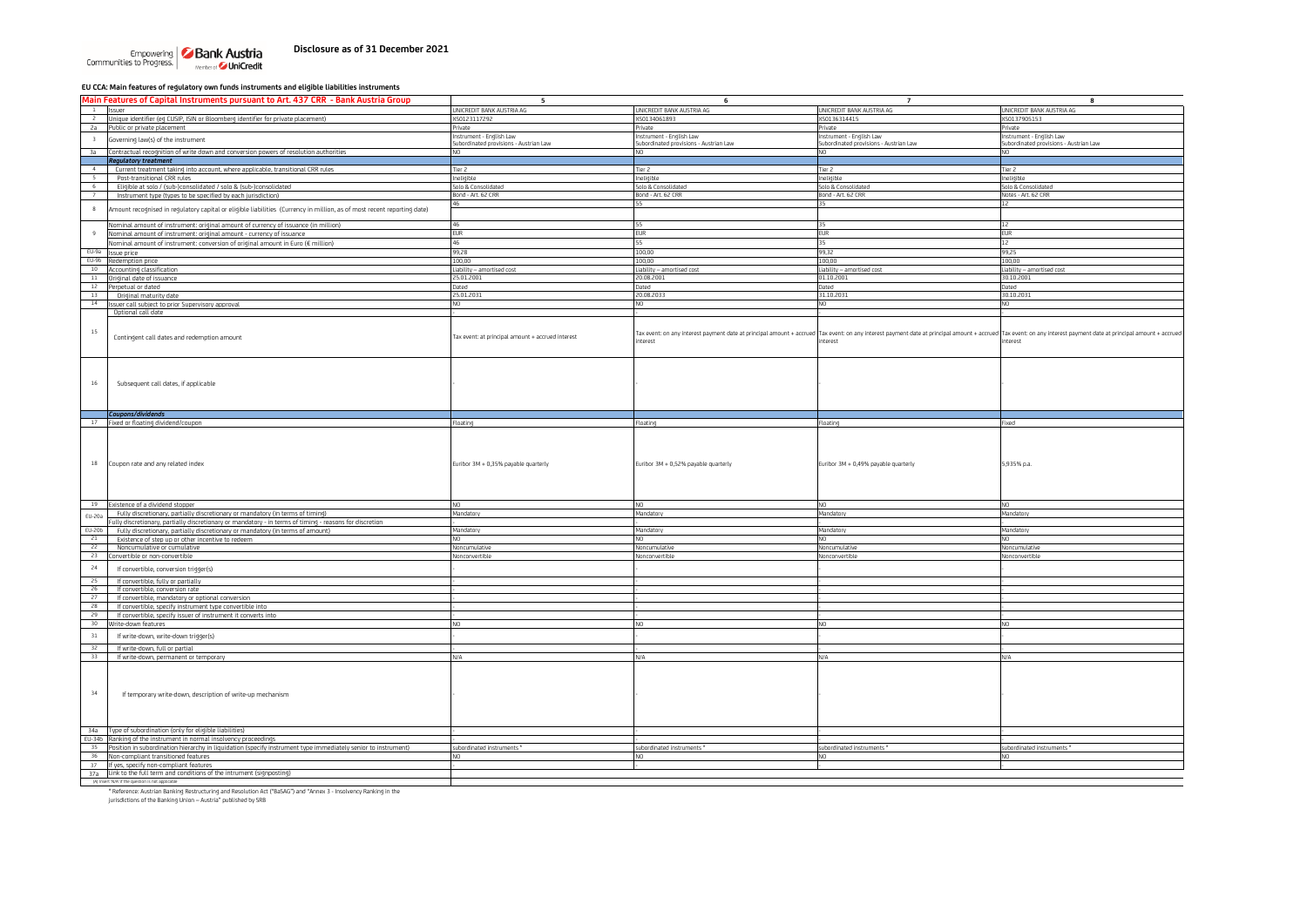# **Disclosure as of 31 December 2021**

Empowering **Bank Austria**<br>Communities to Progress.

#### **EU CCA: Main features of regulatory own funds instruments and eligible liabilities instruments**

| Main Features of Capital Instruments pursuant to Art. 437 CRR - Bank Austria Group                                                     | $\mathbf{q}$                              | 10                                                                                                                                                                                                                           | ${\bf 11}$                                | 12                                                                               |
|----------------------------------------------------------------------------------------------------------------------------------------|-------------------------------------------|------------------------------------------------------------------------------------------------------------------------------------------------------------------------------------------------------------------------------|-------------------------------------------|----------------------------------------------------------------------------------|
| Issuer                                                                                                                                 | UNICREDIT BANK AUSTRIA AG                 | UNICREDIT BANK AUSTRIA AG                                                                                                                                                                                                    | UNICREDIT BANK AUSTRIA AG                 | UNICREDIT BANK AUSTRIA AG                                                        |
| <sup>2</sup> Unique identifier (eg CUSIP, ISIN or Bloomberg identifier for private placement)                                          | XS0138428684                              | XS0139264682                                                                                                                                                                                                                 | XS0140394817                              | <s0140691865< td=""></s0140691865<>                                              |
| 2a Public or private placement                                                                                                         | Private                                   | Private                                                                                                                                                                                                                      | Private                                   | rivate                                                                           |
| Governing law(s) of the instrument<br>$\overline{\mathbf{3}}$                                                                          | Instrument - English Law                  | Instrument - English Law                                                                                                                                                                                                     | Instrument - English Law                  | Instrument - English Law                                                         |
|                                                                                                                                        | Subordinated provisions - Austrian Law    | Subordinated provisions - Austrian Law                                                                                                                                                                                       | Subordinated provisions - Austrian Law    | Subordinated provisions - Austrian Law                                           |
| Contractual recognition of write down and conversion powers of resolution authorities<br>3a                                            | NO                                        | NO.                                                                                                                                                                                                                          | NO.                                       | N <sub>O</sub>                                                                   |
| <b>Regulatory treatment</b>                                                                                                            |                                           |                                                                                                                                                                                                                              |                                           |                                                                                  |
| 4<br>Current treatment taking into account, where applicable, transitional CRR rules                                                   | Tier <sub>2</sub>                         | Tier 2                                                                                                                                                                                                                       | Tier <sub>2</sub>                         | Tier 2                                                                           |
| Post-transitional CRR rules<br>6                                                                                                       | Ineligible                                | Ineligible                                                                                                                                                                                                                   | Ineligible                                | Ineligible                                                                       |
| Eligible at solo / (sub-)consolidated / solo & (sub-)consolidated<br>Instrument type (types to be specified by each jurisdiction)<br>7 | Solo & Consolidated<br>Bond - Art. 62 CRR | Solo & Consolidated<br>Bond - Art. 62 CRR                                                                                                                                                                                    | Solo & Consolidated<br>Bond - Art. 62 CRR | Solo & Consolidated<br>Bond - Art. 62 CRR                                        |
|                                                                                                                                        | 50                                        | 35                                                                                                                                                                                                                           | 94                                        |                                                                                  |
| 8<br>Amount recognised in regulatory capital or eligible liabilities (Currency in million, as of most recent reporting date)           |                                           |                                                                                                                                                                                                                              |                                           |                                                                                  |
|                                                                                                                                        |                                           |                                                                                                                                                                                                                              |                                           |                                                                                  |
| Nominal amount of instrument: original amount of currency of issuance (in million)                                                     | 60                                        | 40                                                                                                                                                                                                                           | 95                                        | 50                                                                               |
| Nominal amount of instrument: original amount - currency of issuance                                                                   | <b>EUR</b>                                | <b>USD</b>                                                                                                                                                                                                                   | <b>EUR</b>                                | <b>EUR</b>                                                                       |
| Nominal amount of instrument: conversion of original amount in Euro (€ million)                                                        | 60                                        | 45                                                                                                                                                                                                                           | 95                                        | 50                                                                               |
| EU-9a Issue price                                                                                                                      | 99,31                                     | 100,00                                                                                                                                                                                                                       | 98,76                                     | 99,84                                                                            |
| EU-9b Redemption price                                                                                                                 | 100,00                                    | 100,00                                                                                                                                                                                                                       | 100,00                                    | 100,00                                                                           |
| 10 Accounting classification                                                                                                           | Liability - amortised cost<br>05.11.2001  | Liability - amortised cost<br>05.12.2001                                                                                                                                                                                     | Liability - amortised cost<br>27.12.2001  | Liability - amortised cost<br>27.12.2001                                         |
| 11 Original date of issuance<br>12 Perpetual or dated                                                                                  | Dated                                     | Dated                                                                                                                                                                                                                        | Dated                                     | Jated                                                                            |
| 13<br>Original maturity date                                                                                                           | 31.12.2031                                | 05.12.2031                                                                                                                                                                                                                   | 27.12.2031                                | 27.12.2026                                                                       |
| 14 Issuer call subject to prior Supervisory approval                                                                                   | NO                                        | NO.                                                                                                                                                                                                                          | NO.                                       | <b>NIO</b>                                                                       |
| Optional call date                                                                                                                     |                                           |                                                                                                                                                                                                                              |                                           |                                                                                  |
|                                                                                                                                        |                                           |                                                                                                                                                                                                                              |                                           |                                                                                  |
| 15                                                                                                                                     |                                           |                                                                                                                                                                                                                              |                                           |                                                                                  |
| Contingent call dates and redemption amount                                                                                            | interest                                  | Tax event: on any interest payment date at principal amount + accrued Tax event: on any interest payment date at principal amount + accrued Tax event: on any interest payment date at principal amount + accrued<br>nterest | nterest                                   | Tax event: on any interest payment date at principal amount + accrued<br>nterest |
|                                                                                                                                        |                                           |                                                                                                                                                                                                                              |                                           |                                                                                  |
|                                                                                                                                        |                                           |                                                                                                                                                                                                                              |                                           |                                                                                  |
|                                                                                                                                        |                                           |                                                                                                                                                                                                                              |                                           |                                                                                  |
|                                                                                                                                        |                                           |                                                                                                                                                                                                                              |                                           |                                                                                  |
| Subsequent call dates, if applicable<br>$16\,$                                                                                         |                                           |                                                                                                                                                                                                                              |                                           |                                                                                  |
|                                                                                                                                        |                                           |                                                                                                                                                                                                                              |                                           |                                                                                  |
|                                                                                                                                        |                                           |                                                                                                                                                                                                                              |                                           |                                                                                  |
| Coupons/dividends                                                                                                                      |                                           |                                                                                                                                                                                                                              |                                           |                                                                                  |
| 17 Fixed or floating dividend/coupon                                                                                                   | Floating                                  | Fixed                                                                                                                                                                                                                        | loating                                   | loating                                                                          |
|                                                                                                                                        |                                           |                                                                                                                                                                                                                              |                                           |                                                                                  |
|                                                                                                                                        |                                           |                                                                                                                                                                                                                              |                                           |                                                                                  |
|                                                                                                                                        |                                           |                                                                                                                                                                                                                              |                                           |                                                                                  |
|                                                                                                                                        |                                           |                                                                                                                                                                                                                              |                                           |                                                                                  |
| Coupon rate and any related index<br>18                                                                                                | Euribor 3M + 0,50% payable quarterly      | 6,21% p.a.                                                                                                                                                                                                                   | Euribor 3M + 0,48% payable quarterly      | Euribor 6M + 0,5% payable quarterly                                              |
|                                                                                                                                        |                                           |                                                                                                                                                                                                                              |                                           |                                                                                  |
|                                                                                                                                        |                                           |                                                                                                                                                                                                                              |                                           |                                                                                  |
|                                                                                                                                        |                                           |                                                                                                                                                                                                                              |                                           |                                                                                  |
| 19 Existence of a dividend stopper                                                                                                     | NO.                                       | N <sub>O</sub>                                                                                                                                                                                                               | NO.                                       | N <sub>O</sub>                                                                   |
| Fully discretionary, partially discretionary or mandatory (in terms of timing)                                                         | Mandatory                                 | Mandatory                                                                                                                                                                                                                    | Mandatory                                 | Mandatory                                                                        |
| EU-20a<br>ully discretionary, partially discretionary or mandatory - in terms of timing - reasons for discretion                       |                                           |                                                                                                                                                                                                                              |                                           |                                                                                  |
| EU-20b<br>Fully discretionary, partially discretionary or mandatory (in terms of amount)                                               | Mandatory                                 | Mandatory                                                                                                                                                                                                                    | Mandatory                                 | Mandatory                                                                        |
| 21<br>Existence of step up or other incentive to redeem                                                                                | Nη                                        | NO.                                                                                                                                                                                                                          | NO                                        |                                                                                  |
| 22<br>Noncumulative or cumulative                                                                                                      | Noncumulative                             | Noncumulative                                                                                                                                                                                                                | Noncumulative                             | Noncumulative                                                                    |
| 23<br>Convertible or non-convertible                                                                                                   | Nonconvertible                            | Nonconvertible                                                                                                                                                                                                               | Nonconvertible                            | Nonconvertible                                                                   |
| 24<br>If convertible, conversion trigger(s)                                                                                            |                                           |                                                                                                                                                                                                                              |                                           |                                                                                  |
|                                                                                                                                        |                                           |                                                                                                                                                                                                                              |                                           |                                                                                  |
| 25<br>If convertible, fully or partially                                                                                               |                                           |                                                                                                                                                                                                                              |                                           |                                                                                  |
| 26<br>If convertible, conversion rate                                                                                                  |                                           |                                                                                                                                                                                                                              |                                           |                                                                                  |
| 27<br>If convertible, mandatory or optional conversion<br>28                                                                           |                                           |                                                                                                                                                                                                                              |                                           |                                                                                  |
| If convertible, specify instrument type convertible into<br>If convertible, specify issuer of instrument it converts into<br>29        |                                           |                                                                                                                                                                                                                              |                                           |                                                                                  |
| 30<br>Write-down features                                                                                                              |                                           | NO.                                                                                                                                                                                                                          | NO.                                       |                                                                                  |
|                                                                                                                                        |                                           |                                                                                                                                                                                                                              |                                           |                                                                                  |
| 31<br>If write-down, write-down trigger(s)                                                                                             |                                           |                                                                                                                                                                                                                              |                                           |                                                                                  |
| $32 -$<br>If write-down, full or partial                                                                                               |                                           |                                                                                                                                                                                                                              |                                           |                                                                                  |
| 33<br>If write-down, permanent or temporary                                                                                            | N/A                                       | N/A                                                                                                                                                                                                                          | N/A                                       | N/A                                                                              |
|                                                                                                                                        |                                           |                                                                                                                                                                                                                              |                                           |                                                                                  |
|                                                                                                                                        |                                           |                                                                                                                                                                                                                              |                                           |                                                                                  |
|                                                                                                                                        |                                           |                                                                                                                                                                                                                              |                                           |                                                                                  |
| 34<br>If temporary write-down, description of write-up mechanism                                                                       |                                           |                                                                                                                                                                                                                              |                                           |                                                                                  |
|                                                                                                                                        |                                           |                                                                                                                                                                                                                              |                                           |                                                                                  |
|                                                                                                                                        |                                           |                                                                                                                                                                                                                              |                                           |                                                                                  |
|                                                                                                                                        |                                           |                                                                                                                                                                                                                              |                                           |                                                                                  |
|                                                                                                                                        |                                           |                                                                                                                                                                                                                              |                                           |                                                                                  |
| 34a Type of subordination (only for eligible liabilities)                                                                              |                                           |                                                                                                                                                                                                                              |                                           |                                                                                  |
| EU-34b Ranking of the instrument in normal insolvency proceedings                                                                      |                                           |                                                                                                                                                                                                                              |                                           |                                                                                  |
| 35 Position in subordination hierarchy in liquidation (specify instrument type immediately senior to instrument)                       | subordinated instruments *                | subordinated instruments *                                                                                                                                                                                                   | subordinated instruments *                | subordinated instruments *                                                       |
| 36 Non-compliant transitioned features                                                                                                 | NO.                                       | NO.                                                                                                                                                                                                                          | NO.                                       |                                                                                  |
| 37 If yes, specify non-compliant features                                                                                              |                                           |                                                                                                                                                                                                                              |                                           |                                                                                  |
| 37a Link to the full term and conditions of the intrument (signposting)<br>(A) Insert 'N/A' if the question is not applicable          |                                           |                                                                                                                                                                                                                              |                                           |                                                                                  |